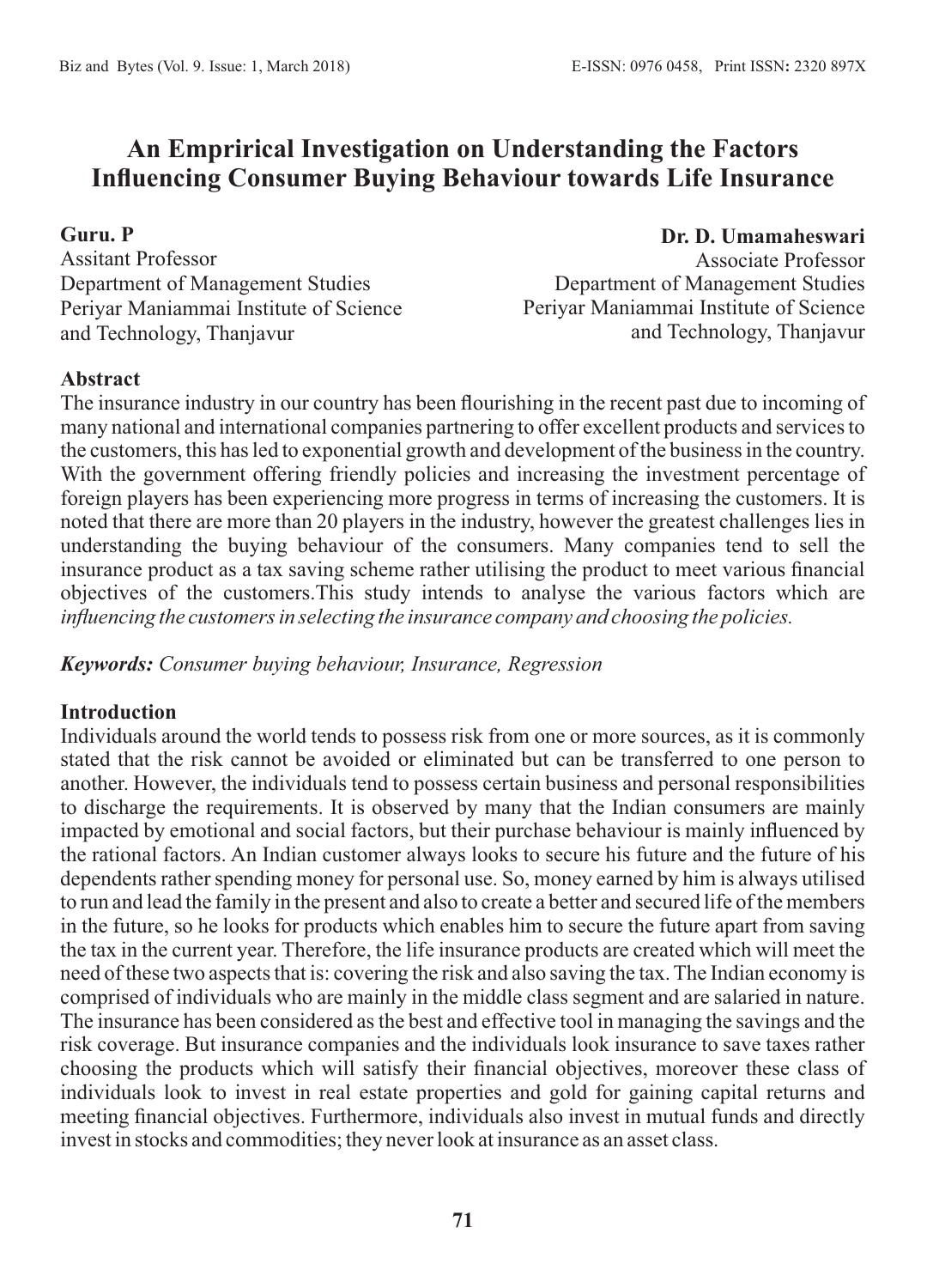

#### **Need for the Study**

This study is mainly focused in understanding the key factors influencing the buying behaviour of the consumers in Indian insurance industry. This is mainly intended in analysing the customers mind for taking a specific insurance product and the driver in choosing them. The purpose of the study is to identify the factors that affect insurance policies, awareness of the various promotional packages and the insurance companies offered. Many people will consider insurance as a saving option for these problems in this case with the insurance of customers and various insurance companies, this study is complete. The current insurance industry in India, which exploits favorable conditions in India, showed a significant increase in the use of gasoline (liberalization, privatization, and globalization) underwent major care and demonstration developments. The old insurance industry has seen a big blow to the latter segments. Many new players have entered the market and are trying to expand their market share in this fast-growing market. The survey is linked to the Tamil Nadu with the focus in identifying the factors influencing the consumer buying behaviour of life insurance. This study will enable in providing a clear framework ofthe factors that influences the buying behaviour of the consumers in the insurance sector.

#### **Literature Review**

In the study conducted by Antony et al. (2000) it was identified that new products and quality of the products have enhanced competitive landscape in the financial services industry and this has created a large impact on the consumer's behaviour in choosing the insurance products. The researchers has stated that the insurance companies need to adapt to changing market conditions and consumer behaviour by enhancing product quality, because in the long run this will enable in attracting more consumers and satisfied individuals.

Sampath et al. (2014) had stated that the insurance industry is a very old industry, however the rules and regulation prevailing in various countries are different and the consumers' expectations towards insurance products are quite different, therefore the insurance companies need to focus on the law of the land and also the style and preferences of the consumers. Therefore it is identified that realising the financial need of the consumers will enable the company to sustain in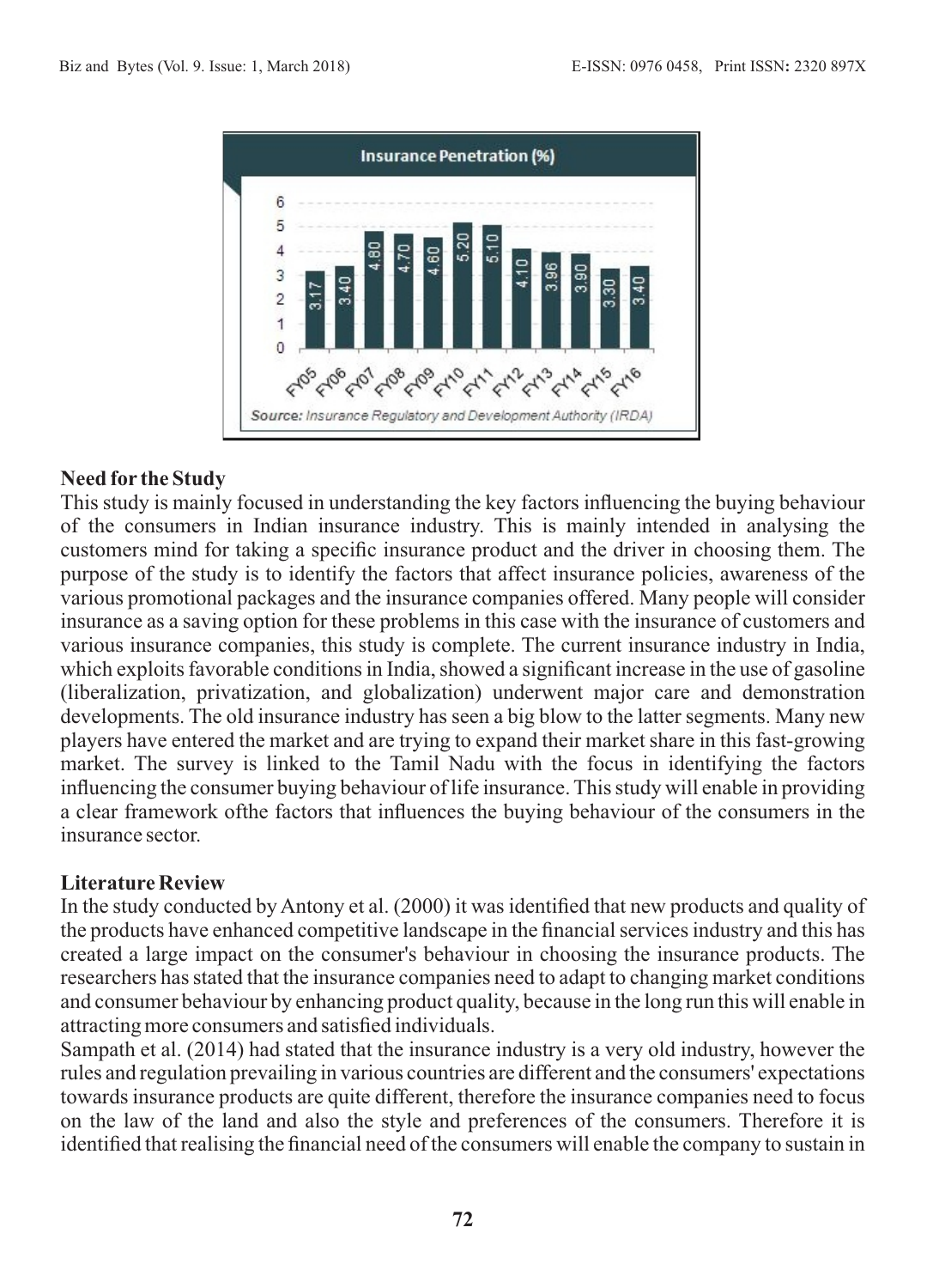the business and can also attract more consumers, for example, country like India an individual tend to look at insurance products to meet long term financial need like offering best education to their children, marriage expenses of their kids, pension after retirement etc.

In the study performed by Harinam (2014), the researcher author had stated that the insurance is considered as the main aspect in the economy, which enable in pooling various sources of finance and stay invested in long term. The study has stated that consumers expect better return on investment and customised solutions by understanding the need of the customers.

In another research performed by Ashish (2014), it was noted that the product quality and return on investment are considered as the key factors for choosing the insurance products among the consumers. Similarly in the study conducted by Vijaya, it is noted that the consumer behaviour towards life insurance products the purchase behaviour, product quality and services oriented aspects are considered as the prime aspect.

On the other hand, Sandeep (2016) hadidentified the 6 key factors in influencing consumer behaviour to purchase insurance products.They are service quality of the insurance products, reputation of the organisation, quality of the products, value added benefits, convenience of the customers and the enhanced CRM. This study showed that product quality and services quality are considered as the prime factor in influencing the consumer behaviour to choose the insurance products.

Thus from the above literature reviews it can be stated that product quality, quality of services and return on investment are considered as the key aspects in understanding the consumer behaviour towards insurance products in India.

## **Key Objectives of the Study**

The current research possesses the following objectives:

- \* To analyse the role ofproduct quality in influencing the consumer buying behaviour towards insurance products
- \* To understand the effect of service quality in enhancing the consumer buying behaviour
- \* To apprehend the importance of return on investment in analysing the buying behaviour of consumers in insurance products

## **Research Methodology**

This research is intended to analyse the consumer buying behaviour towards insurance products, therefore the researcher has created a detailed questionnaire to collate the data from the respondents. The respondents are the customers to insurance products. For the purpose of this research, the analyst collated the data from 110 consumers through convenience sampling. The data collated is analysed using descriptive statistics, correlation analysis, regression analysis and chi square test.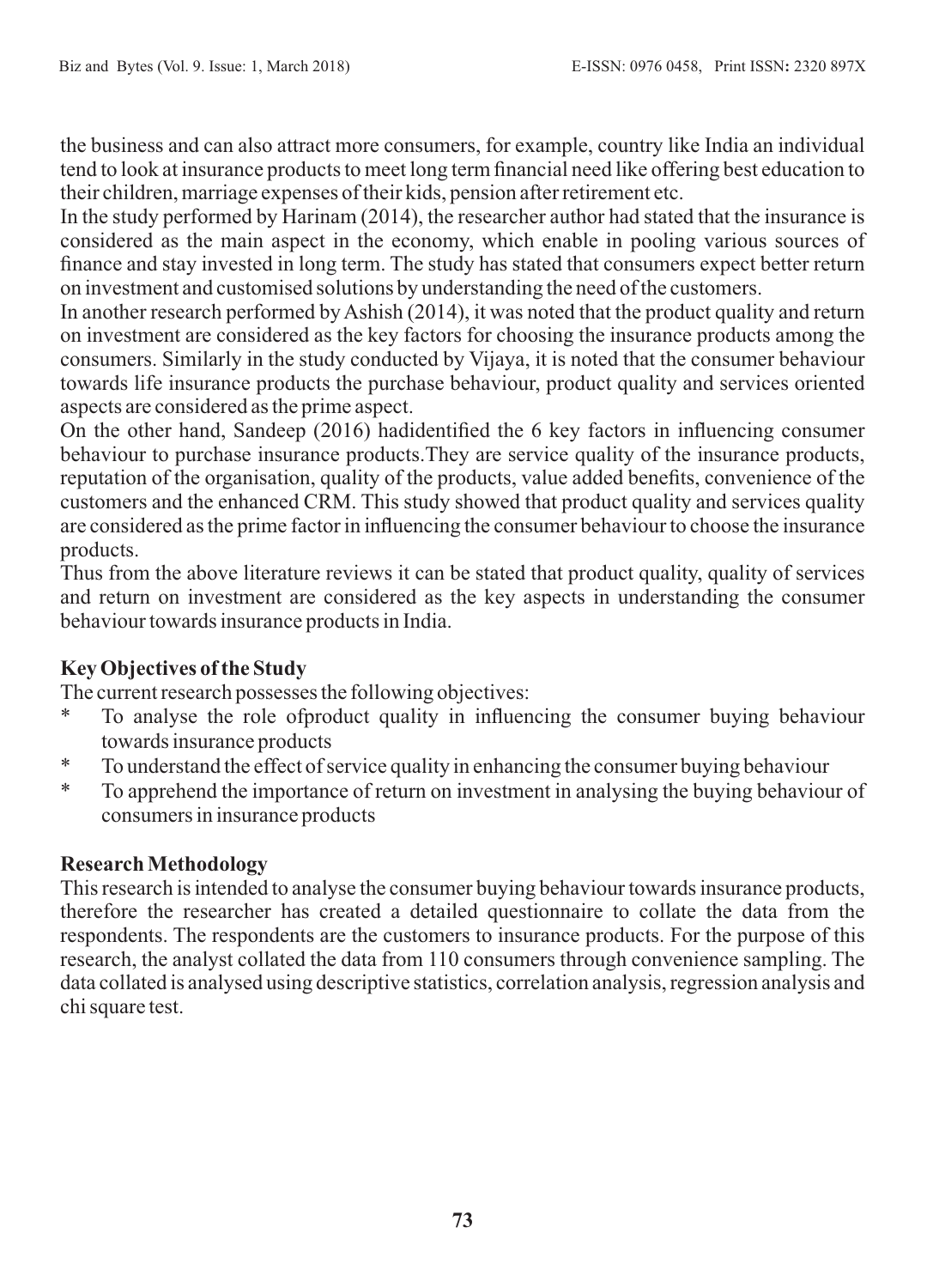### **Data Analysis Descriptive statistics**

|       | Gender                                       |                 |         |
|-------|----------------------------------------------|-----------------|---------|
|       |                                              | Frequency       | Percent |
| Valid | Male                                         | 76              | 69.1    |
|       | Female                                       | 34              | 30.9    |
|       | <b>Total</b>                                 | 110             | 100.0   |
|       | Age                                          |                 |         |
|       |                                              | Frequency       | Percent |
| Valid | Less than 25 years                           | 14              | 12.7    |
|       | 26 - 35 years                                | 5               | 4.5     |
|       | $36 - 45$ years                              | 76              | 69.1    |
|       | More than 45 years                           | $\overline{15}$ | 13.6    |
|       | <b>Total</b>                                 | 110             | 100.0   |
|       | <b>Education</b>                             |                 |         |
|       |                                              | Frequency       | Percent |
| Valid | Undergraduate degree                         | 14              | 12.7    |
|       | Master degree                                | 58              | 52.7    |
|       | PhD                                          | 38              | 34.5    |
|       | <b>Total</b>                                 | 110             | 100.0   |
|       | Occupation                                   |                 |         |
|       |                                              | Frequency       | Percent |
| Valid | Accountant                                   | 24              | 21.8    |
|       | Engineer                                     | 42              | 38.2    |
|       | Advocate                                     | 39              | 35.5    |
|       | Professor                                    | $\overline{5}$  | 4.5     |
|       | <b>Total</b>                                 | 110             | 100.0   |
|       | Income                                       |                 |         |
|       |                                              | Frequency       | Percent |
| Valid | Rs. 15,001 - Rs. 30,000                      | 63              | 57.3    |
|       | Rs. 30,001 - Rs. 45,001                      | 38              | 34.5    |
|       | $\overline{\text{Rs}}$ . 45,001 - Rs. 60,000 | 9               | 8.2     |
|       |                                              |                 |         |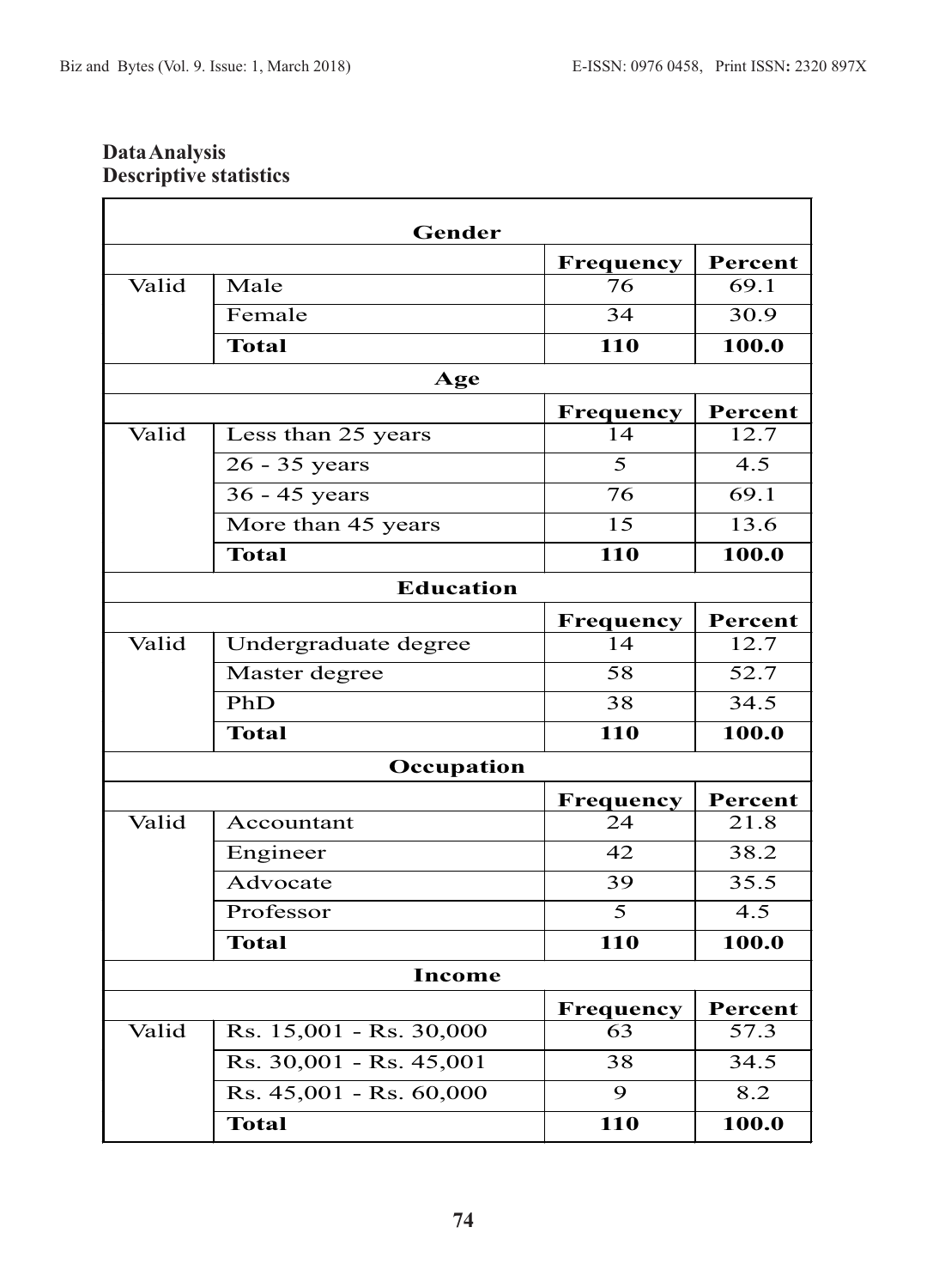From the above table it is identified that 69.1% of the respondents were male, 69.1% of the respondents were in the age group of 36 - 45 years, 52.7% of the respondents holds master degree, 38.2% of the respondents were engineer and 57.3% were drawing a salary in the range of Rs. 15,001 - Rs. 30,000

### **Correlation analysis**

Karl pearsons coefficient of correlation is used to understand the degree of responsiveness among the variables: the key variables considered are product quality, service quality, return on investment towards the dependent variable consumer behaviour.

|                   |                        | Productqual<br>ity | Servicequali<br>ty | <b>Returns</b> | <b>ConsumerB</b><br>ehaviour |
|-------------------|------------------------|--------------------|--------------------|----------------|------------------------------|
|                   | Pearson<br>Correlation | $\mathbf{1}$       | $.919***$          | $.878***$      | $.915***$                    |
| Productqualities  | Sig. (2-tailed)        |                    | .000               | .000           | .000                         |
|                   | N                      | 110                | 110                | 110            | 110                          |
|                   | Pearson<br>Correlation | $.919***$          | $\mathbf{1}$       | $.873***$      | $.901**$                     |
| Servicequalities  | $Sig. (2-tailed)$      | .000               |                    | .000           | .000                         |
|                   | N                      | 110                | 110                | 110            | 110                          |
|                   | Pearson<br>Correlation | $.878***$          | $.873***$          | 1              | $.890^{**}$                  |
| Returns           | Sig. (2-tailed)        | .000               | .000               |                | .000                         |
|                   | N                      | 110                | 110                | 110            | 110                          |
|                   | Pearson<br>Correlation | $.915***$          | $.901***$          | $.890**$       | 1                            |
| Consumerbehaviour | $Sig. (2-tailed)$      | .000               | .000               | .000           |                              |
|                   | N                      | 110                | 110                | 110            | 110                          |

#### **Correlations**

\*\*. Correlation is significant at the 0.01 level (2-tailed).

The coefficient of correlation between the product quality and consumer behaviour is identified to be at +0.915, this shows that there is a very high positive correlation among the variables, therefore it can be stated that there is a significant influence of product quality in enhancing the consumer buying behaviour towards insurance products.

Similarly, the coefficient of correlation between the service quality and consumer behaviour is identified to be at  $+0.901$ , this shows that there is a very high positive correlation among the variables, therefore it can be stated that there is a significant influence of service quality in enhancing the consumer buying behaviour towards insurance products.

Finally, The coefficient of correlation between the return on investment and consumer behaviour is identified to be at  $+0.890$ , this shows that there is a very high positive correlation among the variables, therefore it can be stated that there is a significant influence of return on investment in enhancing the consumer buying behaviour towards insurance products.

Therefore, from the above it can be stated that all three variables possess a high positive correlation towards the consumer buying behaviour of insurance products.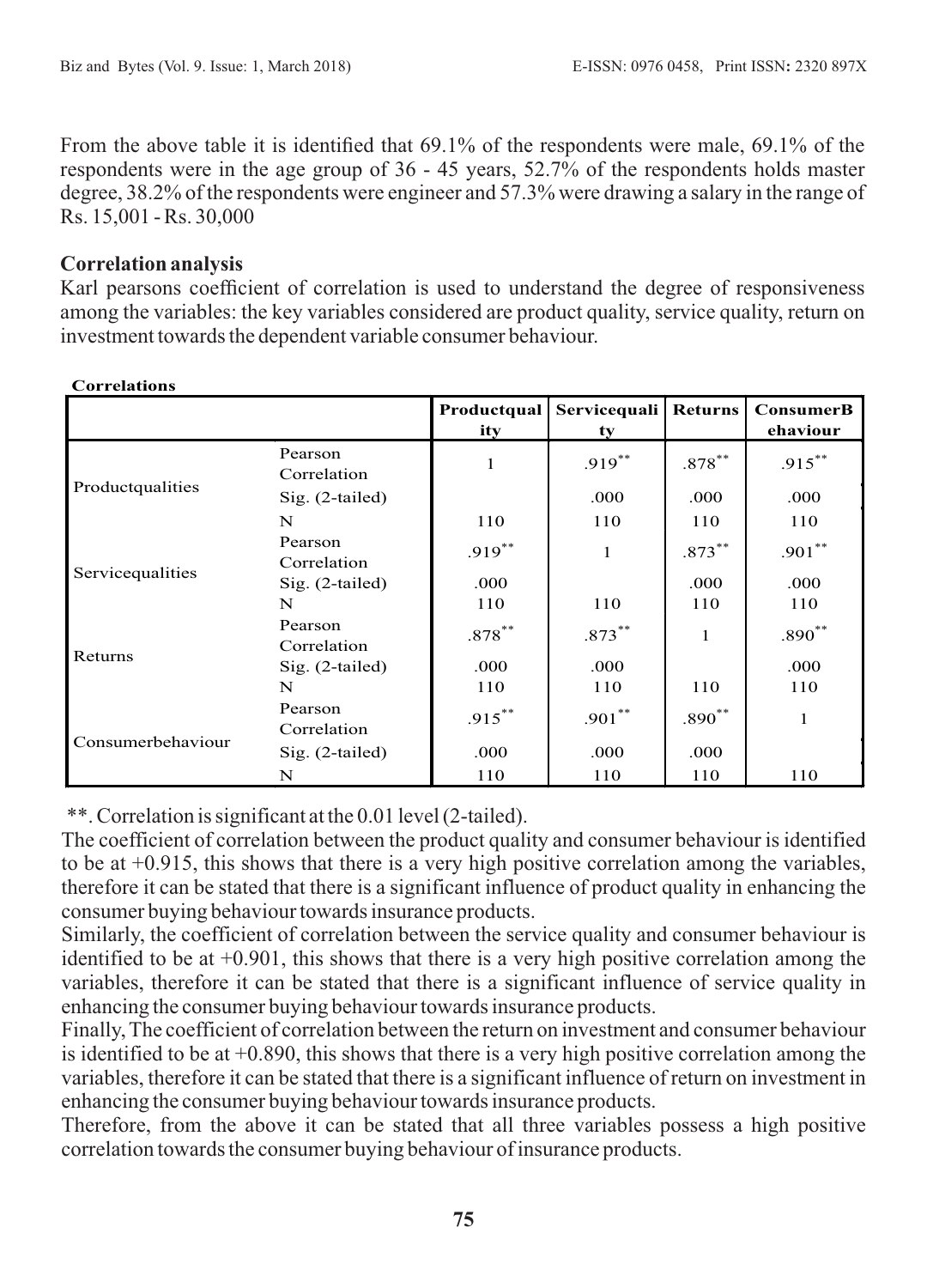#### **Regression analysis**

| Model |                | <b>R</b> Square | <b>Adjusted R Square</b> | <b>Std. Error of the Estimate</b> |
|-------|----------------|-----------------|--------------------------|-----------------------------------|
|       | $.938^{\rm a}$ | 270             |                          |                                   |

a. Predictors: (Constant), returns, servicequality, productquality

a. Predictors: (Constant), returns, servicequality, productqualityThe model summary states the value of R square which intends to specify the fit of the data, if the value of R square is more than 0.700, the model is said to be good fit. In the above table the R square is 0.879, which shows the data is stated as best fit.

| × |  |
|---|--|
|---|--|

| <b>Model</b>       | <b>Sum of Squares</b> | df  | <b>Mean Square</b> |         | Sig.           |
|--------------------|-----------------------|-----|--------------------|---------|----------------|
| Regression 133.529 |                       |     | 44.510             | 257.457 | $.000^{\rm b}$ |
| Residual           | 18.325                | 106 | 173                |         |                |
| <b>Total</b>       | 151.855               | 109 |                    |         |                |

a. Dependent Variabl e: consumerbehaviour

b. Predictors: (Constant), returns, servicequality, productquality

In the above table, the significance value is 0.000, which is less than the significance value 0.05,(i.e., 5% level of significance), this shows that there is a significant influence of the independent variables (product quality, service quality and return on investment) towards the dependent variable – consumer behaviour

| Coefficients <sup>a</sup> |                  |      |                                              |                                            |       |      |  |  |
|---------------------------|------------------|------|----------------------------------------------|--------------------------------------------|-------|------|--|--|
| Model                     |                  |      | <b>Unstandardized</b><br><b>Coefficients</b> | <b>Standardized</b><br><b>Coefficients</b> | t     | Sig. |  |  |
|                           |                  | B    | <b>Std. Error</b>                            | <b>Beta</b>                                |       |      |  |  |
|                           | (Constant)       | .071 | .162                                         |                                            | .439  | .662 |  |  |
|                           | Productqualities | .382 | .087                                         | .407                                       | 4.381 | .000 |  |  |
|                           | Servicequalities | .271 | .094                                         | .262                                       | 2.867 | .005 |  |  |
|                           | Returns          | .356 | .088                                         | .304                                       | 4.036 | .000 |  |  |

a. Dependent Variable: consumerbehaviour

Based on the coefficients table, the regression equation can be stated as

Y (Consumer behaviour) =  $0.071 + 0.382$  (Product quality) +  $0.271$  (Service quality) +  $0.356$ (Return on investment)

### **Chi square analysis Hypothesis 1**

Null: There is no significant difference between the product quality and consumer behaviour Alternate: There is a significant difference between the product quality and consumer behaviour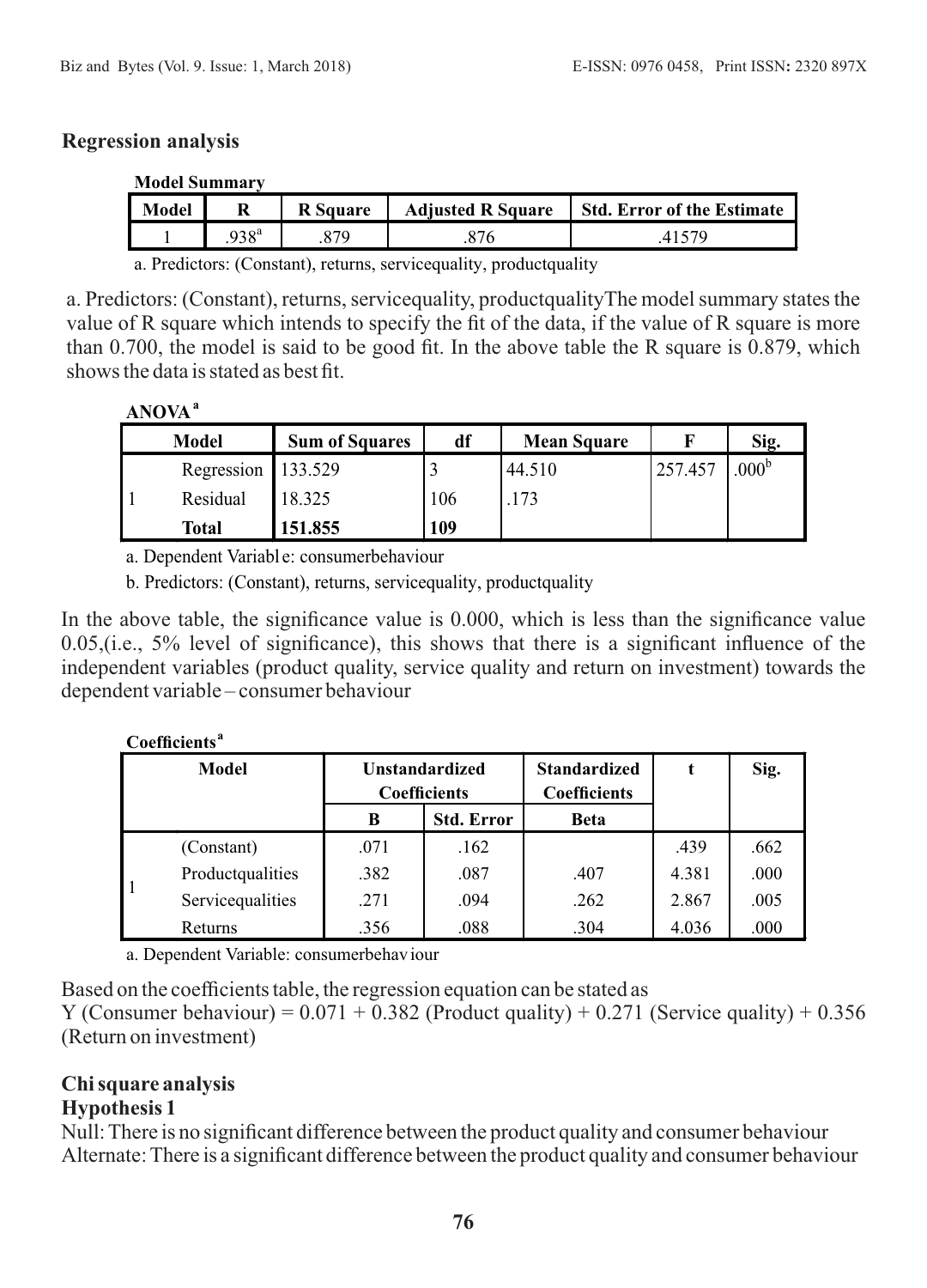#### **Case Processing Summary**

|                                                     |       | Cases   |                |         |              |         |  |
|-----------------------------------------------------|-------|---------|----------------|---------|--------------|---------|--|
|                                                     | Valid |         | <b>Missing</b> |         | <b>Total</b> |         |  |
|                                                     | N     | Percent |                | Percent | N            | Percent |  |
| $\ast$<br>Consumerbehaviour<br>product<br>qualities | 110   | 100.0%  |                | $0.0\%$ | 110          | 100.0%  |  |

#### **Consumerbehaviour \* productquality Crosstabulation**

Count

|                       |                          | <b>Productguality</b>              |          |              |          |                                                | <b>Total</b> |
|-----------------------|--------------------------|------------------------------------|----------|--------------|----------|------------------------------------------------|--------------|
|                       |                          | <b>Strongly</b><br><b>Disagree</b> |          |              |          | Disagree   Neutral   Agree   Strongly<br>Agree |              |
| Consumer<br>Behaviour | <b>Strongly Disagree</b> | 4                                  | $\theta$ | $\mathbf{0}$ | $\theta$ | $\theta$                                       | 4            |
|                       | Disagree                 | 5                                  | 5        | $\theta$     | $\theta$ | $\theta$                                       | 10           |
|                       | Neutral                  | $\theta$                           | 0        | 20           | $\theta$ | $\theta$                                       | 20           |
|                       | Agree                    | $\theta$                           | $\theta$ | $\mathbf{0}$ | 10       | 10                                             | 20           |
|                       | <b>Strongly Agree</b>    | $\theta$                           | 0        | $\mathbf{0}$ | 14       | 42                                             | 56           |
| <b>Total</b>          |                          | 9                                  | 5        | 20           | 24       | 52                                             | 110          |

## **Chi-Square Tests**

|                    | <b>Value</b>    | df | Asymp. Sig. (2-sided) |
|--------------------|-----------------|----|-----------------------|
| Pearson Chi-Square | $250.614^a$     |    | .000                  |
| Likelihood Ratio   | 190.586         |    | .000                  |
| Linear-by-Linear   | 91.225          |    | .000                  |
| Association        |                 |    |                       |
| N of Valid Cases   | $\overline{10}$ |    |                       |

a. 20 cells (80.0%) have expected count less than 5.

The minimum expected count is .18.

From the above table it is noted that the p value is 0.00 which is less than the value of significance at 0.05, therefore null hypothesis is rejected. Hence it is concluded that there is a significant difference between the product quality and consumer behavior.

### **Chi square test 2**

Hypothesis 2

Null: There is no significant difference between the service quality and consumer behaviour Alternate: There is a significant difference between the service quality and consumer behaviour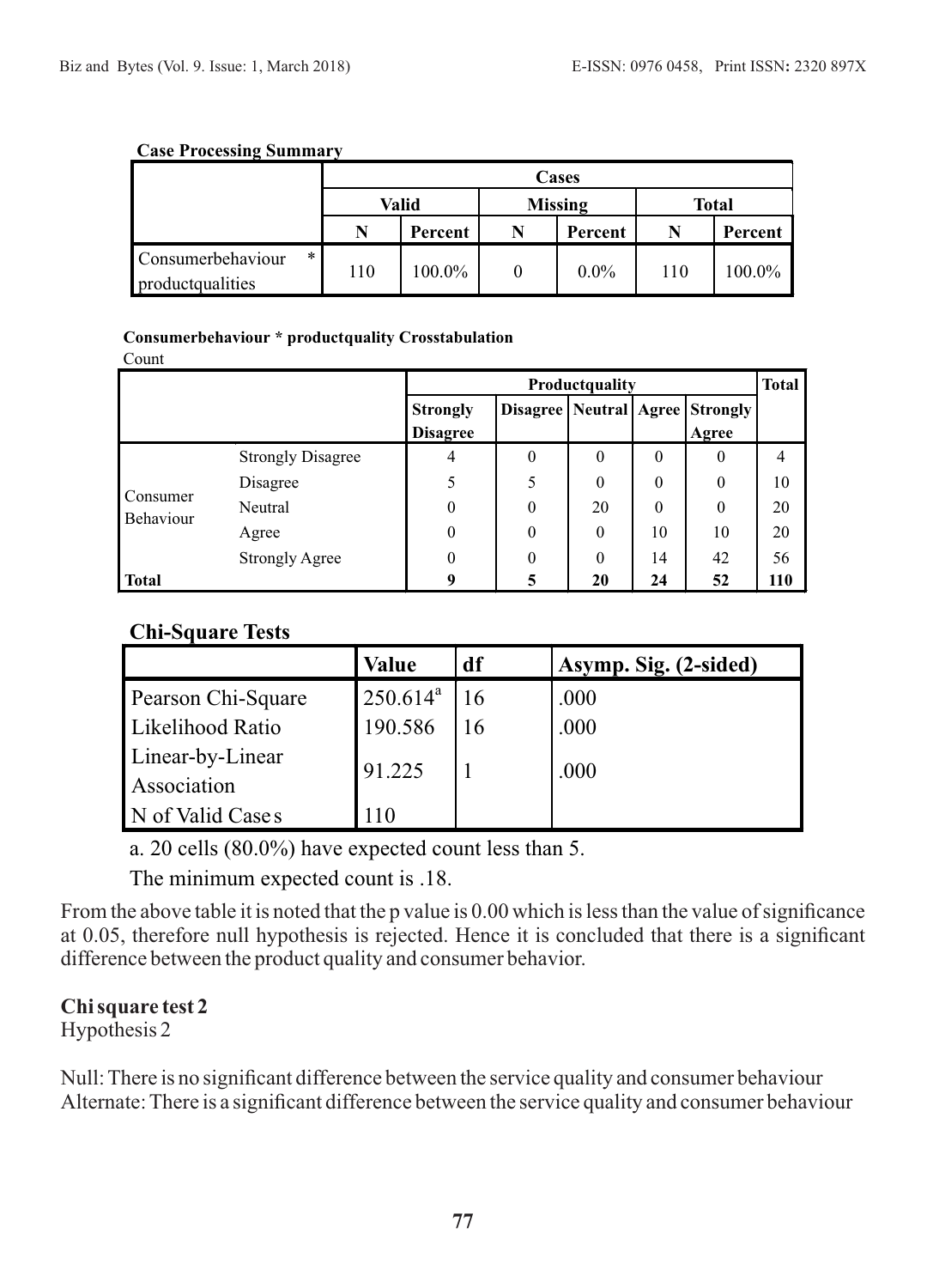#### **Chi-Square Tests**

|                    | <b>Value</b>         | df | Asymp. Sig. (2-sided) |
|--------------------|----------------------|----|-----------------------|
| Pearson Chi-Square | 331.822 <sup>a</sup> |    | .000                  |
| Likelihood Ratio   | 200.105              | 16 | .000                  |
| Linear-by-Linear   | 88.572               |    | .000                  |
| Association        |                      |    |                       |
| N of Valid Cases   | 110                  |    |                       |

a. 17 cells (68.0%) have expected count less than 5. The minimum expected count is .15.

From the above table it is noted that the p value is 0.00 which is less than the value of significance at 0.05, therefore null hypothesis is rejected. Hence it is concluded that there is a significant difference between the service quality and consumer behaviour

### **Chi square test 3**

Hypothesis 3

Null: There is no significant difference between the return on investment and consumer behaviour

Alternate: There is a significant difference between the return on investment and consumer behaviour

| Count                 |                          |                 |                  |                  |                          |                |  |
|-----------------------|--------------------------|-----------------|------------------|------------------|--------------------------|----------------|--|
|                       |                          |                 | <b>Total</b>     |                  |                          |                |  |
|                       |                          | <b>Disagree</b> | <b>Neutral</b>   | Agree            | <b>Strongly</b><br>Agree |                |  |
|                       | <b>Strongly Disagree</b> | 4               | $\theta$         | $\boldsymbol{0}$ | $\theta$                 | $\overline{4}$ |  |
|                       | Disagree                 | 10              | $\boldsymbol{0}$ | $\boldsymbol{0}$ | $\Omega$                 | 10             |  |
| Consumerbeha<br>viour | Neutral                  | $\Omega$        | 20               | $\boldsymbol{0}$ | $\Omega$                 | 20             |  |
|                       | Agree                    | $\theta$        | $\theta$         | 15               | 5                        | 20             |  |
|                       | <b>Strongly Agree</b>    | $\theta$        | $\bf{0}$         | 25               | 31                       | 56             |  |
| <b>Total</b>          |                          | 14              | 20               | 40               | 36                       | <b>110</b>     |  |

**Consumerbehaviour \* Returns - Crosstabulation** Count

### **Chi-Square Tests**

|                              | <b>Value</b>         | df | Asymp. Sig. (2-sided) |
|------------------------------|----------------------|----|-----------------------|
| Pearson Chi-Square           | 227.884 <sup>a</sup> |    | .000                  |
| Likelihood Ratio             | 187.777              |    | .000                  |
| Linear-by-Linear Association | 86.412               |    | .000                  |
| N of Valid Cases             |                      |    |                       |

a. 12 cells (60.0%) have expected count less than 5. The minimum expected count is .51.